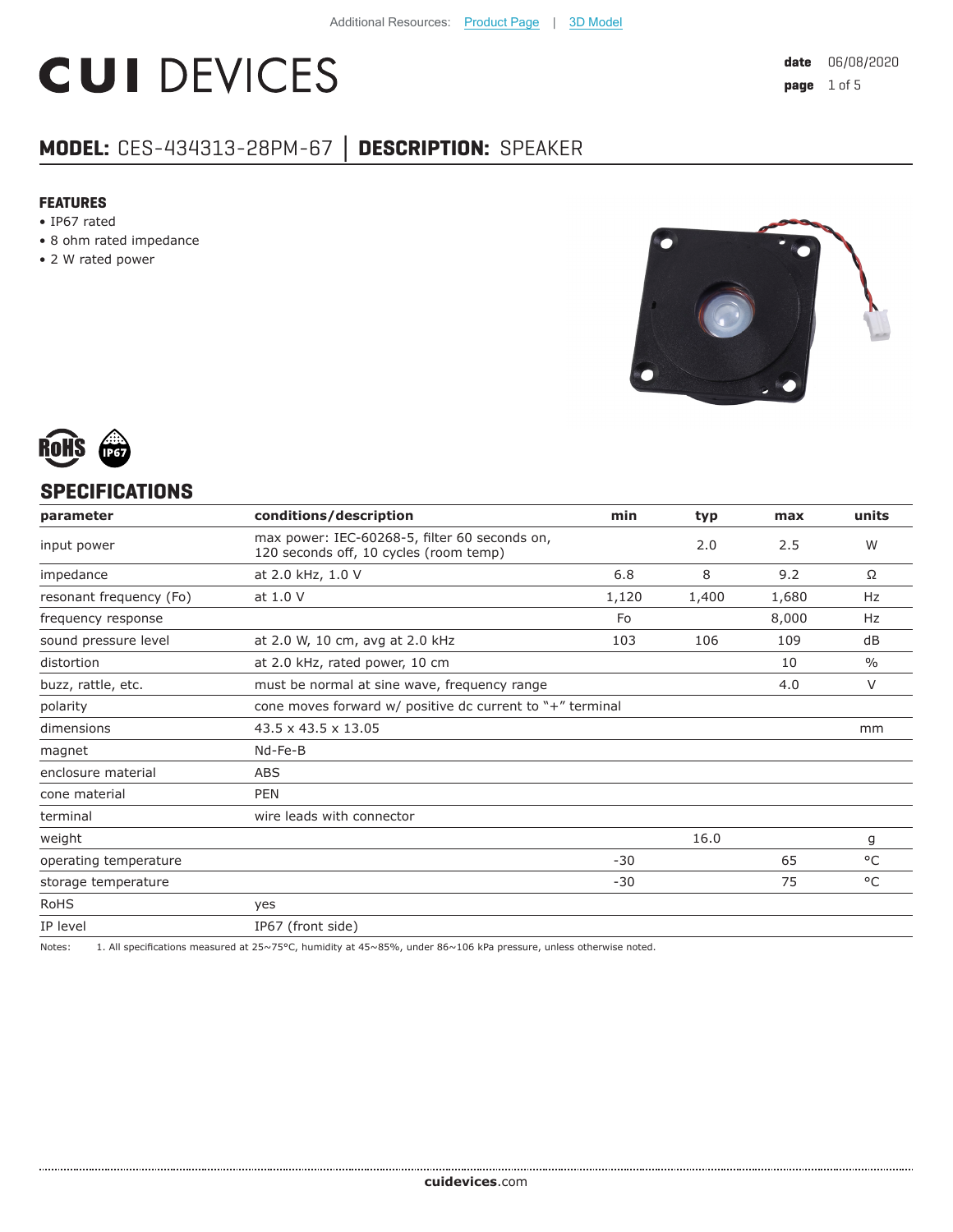#### **MECHANICAL DRAWING**

units: mm tolerance: ±0.3 mm

wire: UL1571 30 AWG internal speaker: CMS-405-158N-67 connector: JST PHR-2 or equivalent; P=2.0





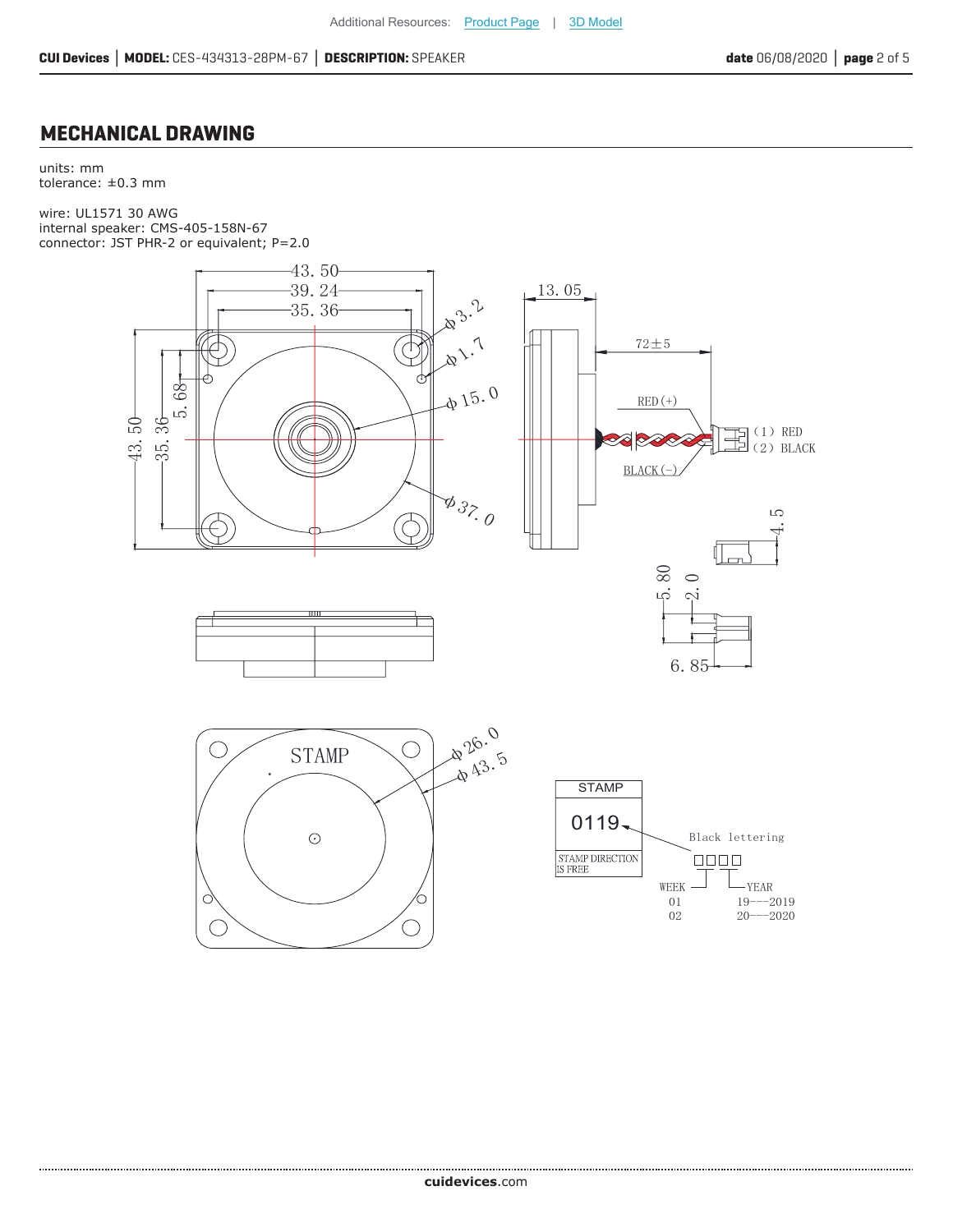#### **RESPONSE CURVES**



Test Conditions: 2.0 W / 10 cm

................

**Total Harmonic Distortion Curve**



**cui[devices](https://www.cuidevices.com/track?actionLabel=Datasheet-ClickThrough-HomePage&label=CES-434313-28PM-67.pdf&path=/)**.com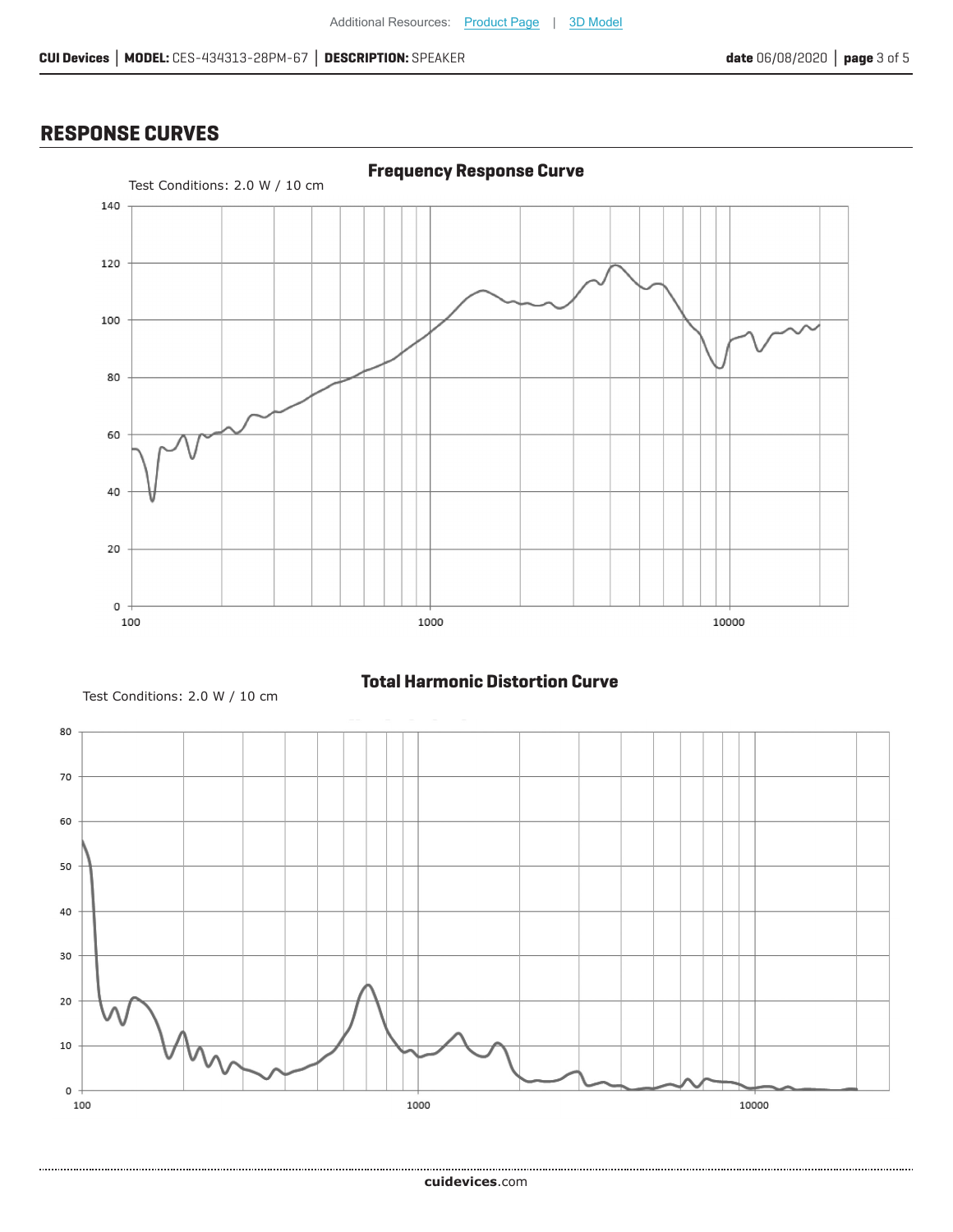#### **PACKAGING**

units: mm

Tray Size: 350 x 255 x 20 mm Tray QTY: 28 pcs per tray Carton Size: 370 x 280 x 280 mm Carton QTY: 364 pcs per carton



28pcs\*13=364pcs